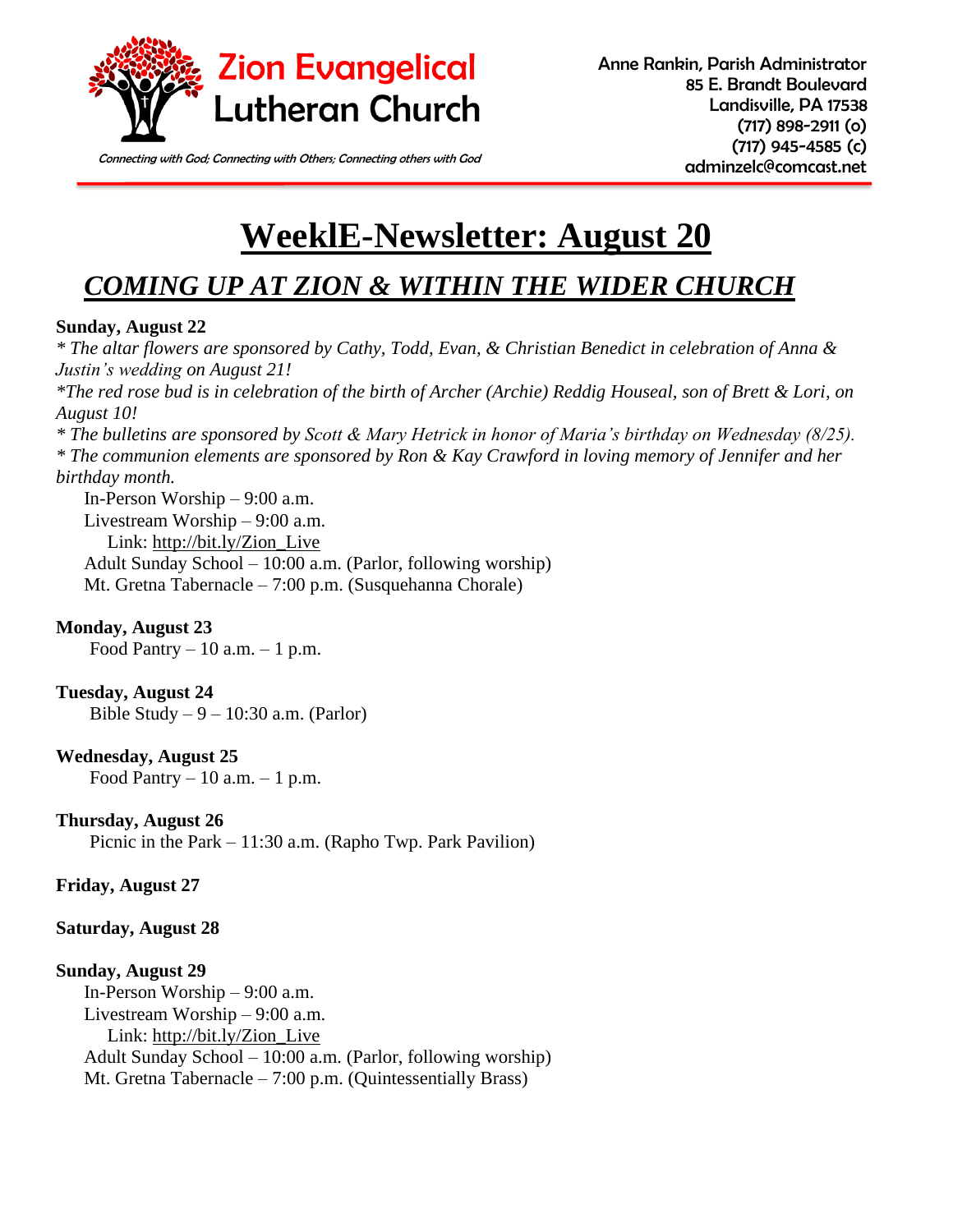# *ANNOUNCEMENTS, UPDATES, & EVENTS*

## **KEYBOARD PURCHASE**



Similar to how the baby grand piano was purchased earlier this year to improve the quality of music in worship, a new electronic keyboard will also be purchased in the near future. This instrument will be an upgrade to the current keyboard, lending itself to a wider range of musical sounds and complementing some of the songs sung in services. If you would like to contribute, please note in the memo line "keyboard" purchase."

### **ZION NIGHT AT THE BARNSTORMERS RESCHEDULED**

If you had tickets for the game this past Wednesday, hold on to them! Due to the inclement weather and the cancellation of the game, you will be issued a rain check. More information will be forthcoming.



## **JOYFUL NOISE COLLECTION**



Through August, Joyful Noise contributions will go to the School District of Lancaster school uniform program. This program helps to offset the cost of uniforms for students in need. Labeled buckets to place your offering is on the table in the back and in the front of the Sanctuary.

# **PICNIC IN THE PARK – THIS THURSDAY**



Picnic in the Park gathering this month will be this coming Thursday, August 29 at 11:30 at Rapho Township Community Park Pavilion. There is always room at the tables for more friends…come for a while, come for a few minutes…just come and say hi! All are welcome.



### **OUR DAILY BREAD DEVOTIONALS**

The September-November devotional booklets are available on the ushers' table in the Narthex and on the window ledge in the back hallway. Help yourself!

### **OUTREACH PROJECT - "PERSONAL CARE KITS"**

We will be collecting care kits for Lutheran World Relief through September. When you have everything on the list, place your bag in the collection bin across from the mailboxes. You do not have to purchase soap. You may take 2 cakes from the red

box (beside the bin) to include in your bag if you haven't purchased soap already. The list of specific items required for each kit is available on the ushers' table in the Narthex and on the window ledge in the back hallway. We will assemble the kits on Saturday, October 2 in the morning. Contact Millie with questions: 717-897-2313.

### **50+-YEAR MEMBER RECOGNITION**

Members who have been at Zion for 50 or more years will be recognized on Sunday, September 12! Come to worship and celebrate these 30+ long-time members committed to the life of the church!



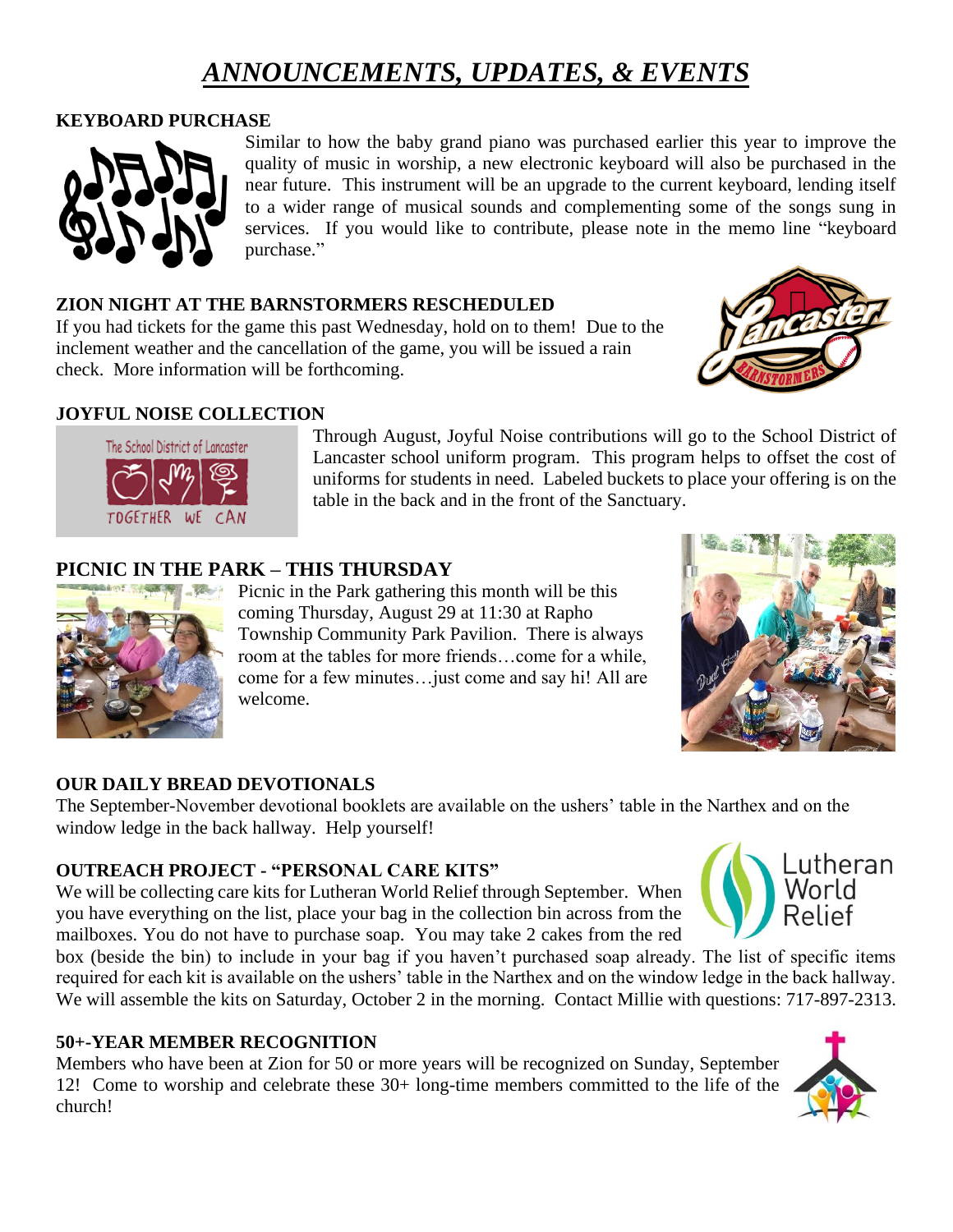# **EVENTS AT THE MOUNT GRETNA TABERNACLE**



Mt. Gretna Campmeeting

(All programs begin at 7:00 p.m.)

\* **THIS SUNDAY (8/22)**: Susquehanna Chorale; Directed by Linda Tedford *One of the premier choral groups in the nation makes its traditional late summer appearance.*

\* **Sun, Aug. 29** - QuintEssentially Brass *A quintet with engaging personalities and sparkling instrumental performances ends another summer season.*

## **SUNDAY MORNING WORSHIP AT THE TABERNACLE – Only 2 more weeks!**

**\* Every Sun. thru Aug. @ 10 a.m***.,* led by the Mt. Gretna United Methodist Church - Rev. Michael Remel,

# **OUTDOOR WORSHIP**

The final summer outdoor service this season on Sunday, September 5 at 9:00 a.m. Worship outdoors has been a really wonderful opportunity for folks to not only be fed spiritually through the Word and music, but also through the fellowship with others while surrounded by God's beauty all around.



*Outdoor Worship – Aug. 1*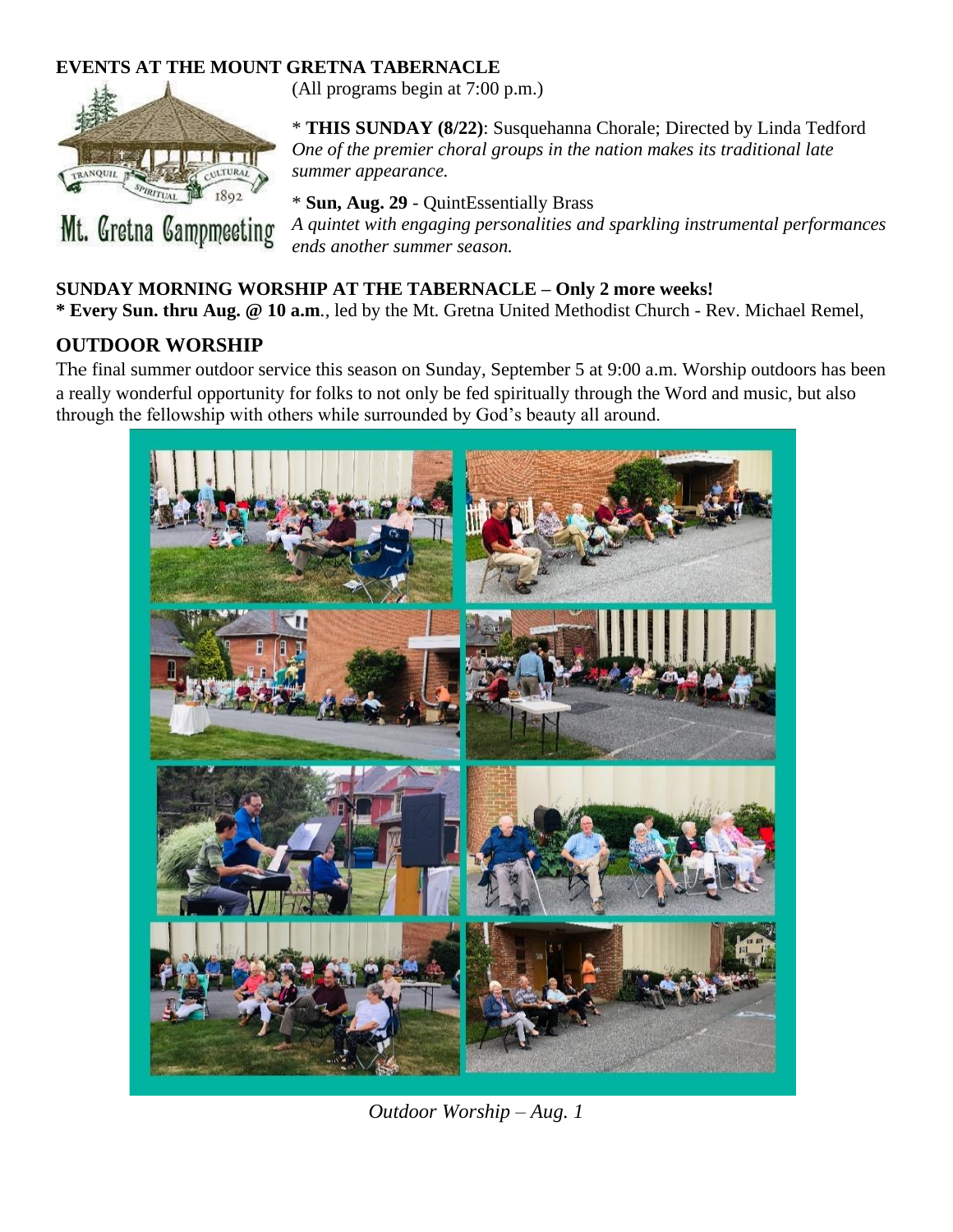## **THANK YOU NOTES**



…From Hempfield School District

*Thank you for your generous contribution to our student lunch program… Thank you for partnering with us as we help our students.*

# …From TLC/Veterans' Victory House

*Thank you very much for your generosity in making a contribution of \$250 through your Joyful Noise Offering! You help spark the power in all people to achieve equitable housing and financial security….As always, we are grateful for your ongoing support….*

# **UPCOMING EVENTS AT THE PARISH RESOURCE CENTER**



For more information, and to register, visit: https://parishresourcecenter.org/events/historic-churches-oflancaster-city/



For more information, and to register, visit: [https://parishresourcecenter.org/events/becoming-your-best-self](https://parishresourcecenter.org/events/becoming-your-best-self-introduction-to-the-enneagram/)[introduction-to-the-enneagram/](https://parishresourcecenter.org/events/becoming-your-best-self-introduction-to-the-enneagram/)



2160 Lincoln Highway East #18, Lancaster, PA 17602 **Resource 717-299-1113** 

# **FAITH FORMATION AT ZION**

# • *ADULT IN-PERSON SUNDAY SCHOOL*

*This class meets each Sunday after the worship service in the parlor. There will be no class on September 5.*

# • *BIBLE STUDY*

*The adult Bible Study group meets on Tuesdays at 9:00 a.m. in the parlor. It is lectionary-based, focusing each week on the passages or theme for the upcoming Sunday.* 

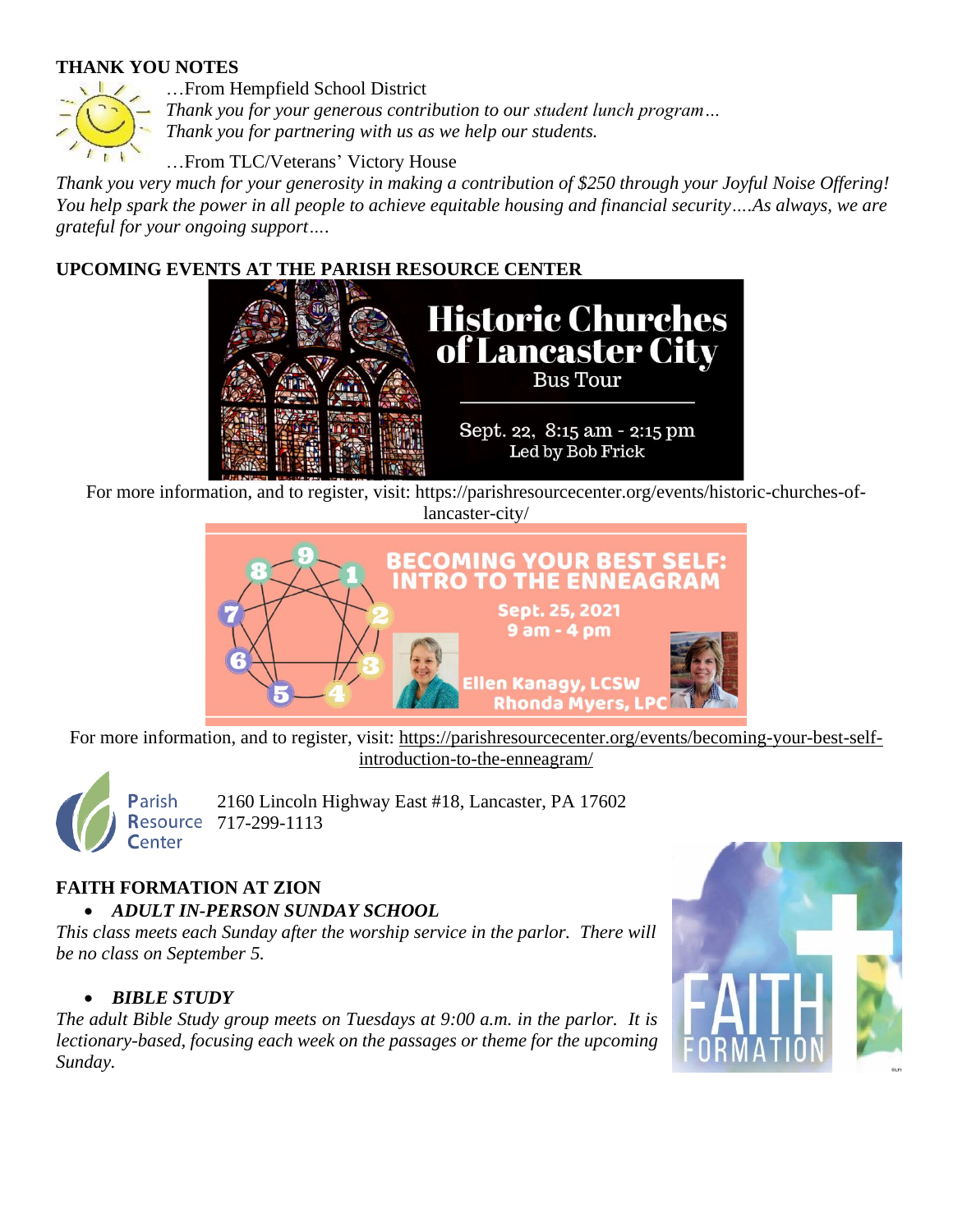### **LUTHERAN CAMPING EVENTS COMING UP** *THE GROWING PROJECT*



# *CAPTURE THE FLAG SPECTACULAR*

October 3; 3-5:30 p.m. @ Kirchenwald [Free] Review your camp map, paint your face, and practice your cone zone celebration dance. Invite your friends and family – of all ages! - to join you in this Capture the Flag event. Campfire worship to follow.

at [pastormattl@dejazzd.com.](mailto:pastormattl@dejazzd.com)



## **ADULT STUDY RETREAT**

# October 5-7 @ Nawakwa [\$150/person]

All meals (7) are included in the price and served at the Dining Hall. This midweek retreat begins Tuesday morning and ends with lunch on Thursday. Lodging in Zinn-Tozer Lodge.

Volunteer for The Growing Project through October at The Wittel Farm! This project reclaims a portion of the acreage for farming. The crops harvested are donated to assist those in need in Lancaster County. To volunteer as an individual, or a multi-generational group, youth group or family, contact Pastor Matt Lenahan

# **FALL FOLIAGE DAYS**

#### October 24; 1-6 p.m. @ Kirchenwald and Nawakwa

Come to camp for the afternoon to enjoy fall activities, worship, and a picnic supper. This is a wonderful opportunity to meet up with old friends or introduce new folks to camp. An evening meal is included.



*For More Information About Upcoming Events & To Register, go to: https://www.lutherancamping.org/upcoming-events/*

# *PRAYER LIST FOR HEALING*

- Shirley Cates Doug Grow Marvin Ruch Kate Donnan Barbara Williams Dave Wise Don Heartter Joe Adams Pastor JMe Lowden Bobbi (Friend of a member) William Hartman (Father of Deb Grube) Meghan Frey (Friend of the congregation) Homer Dietz (Brother-in-law of Harry Musselman)
- Judie Ingersoll Bill Grove Kay Crawford Holly Hoover Rick Long Sam King Janet & Harry Musselman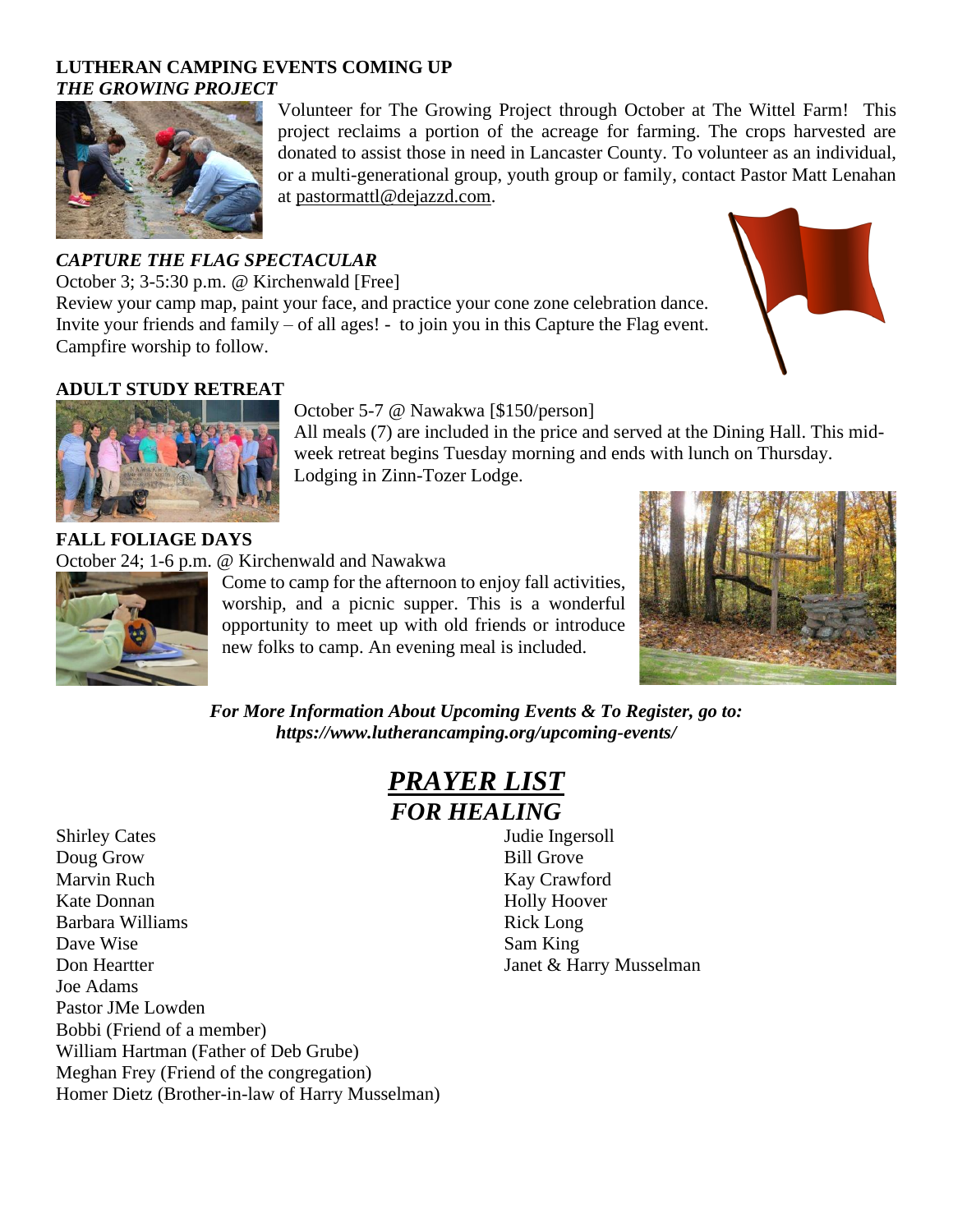Ron Sahd (Friend of Dave Wise) Loma Slike (Mother of Sue Wise) Mike LaFata (Son-in-law of Bill & Julia Grove)

# *FOR COMFORT, PEACE, STRENGTH, & SAFETY*

Thelma Pearson Lucy Davis Betty Stoner Arlene Miller Deb McCartney Bette Geibel Ed & Dotty Sites (Parents of Cathy Benedict) Brenda Alimo (Zion's Sponsored Child) Arlene Wise (Sister-in-law of Dave Wise) Vaun Hile (Father of Lynda Sherwood) Jennifer Kready (Daughter of Dave & Donna Dumeyer)

Richard & Marilyn Heim George Potts Jess, Matt, & Grant Barcaro Jim, Kim, & Cory Paternoster Jay V. Smith

# *FOR PROTECTION FOR MILITARY & FIRST RESPONDERS*

Evan Benedict Christopher Wright Chris Andrew Thom Whitesel Ryan Stitzel Doug Kautter Justin Gorlaski Tyler Duke (Great Grandson of Jan Reeves) Jared Shiner (Grandson of Diane Gerlach) Corey Landis (Nephew of Jesse & Pat Landis) David Adams (Son-in-law of John & Kathleen Hay, and husband of Liz)

# *IN CELEBRATION*

### **HAPPY BIRTHDAY!**

10 – Mary Jane Unger 11<sup>th</sup> – Erica Kearon

13th – Dave Albin, Joe Hindes 14<sup>th</sup> – Ian Flood, Bette Geibel

# **CELEBRATIONS!**

…to Anna Benedict & Justin Myers on their marriage tomorrow (8/21)! …to Brett & Lori Houseal on the birth of their son, Archer (Archie) Reddig, on August 10!

### **Anna & Justin Myers**

5930 Walnut St. Apt. C2 Pittsburgh, PA 15232

**Brett, Lori, & Archie Houseal** 7 Sunshine Dr. Pittstown, NJ 08867